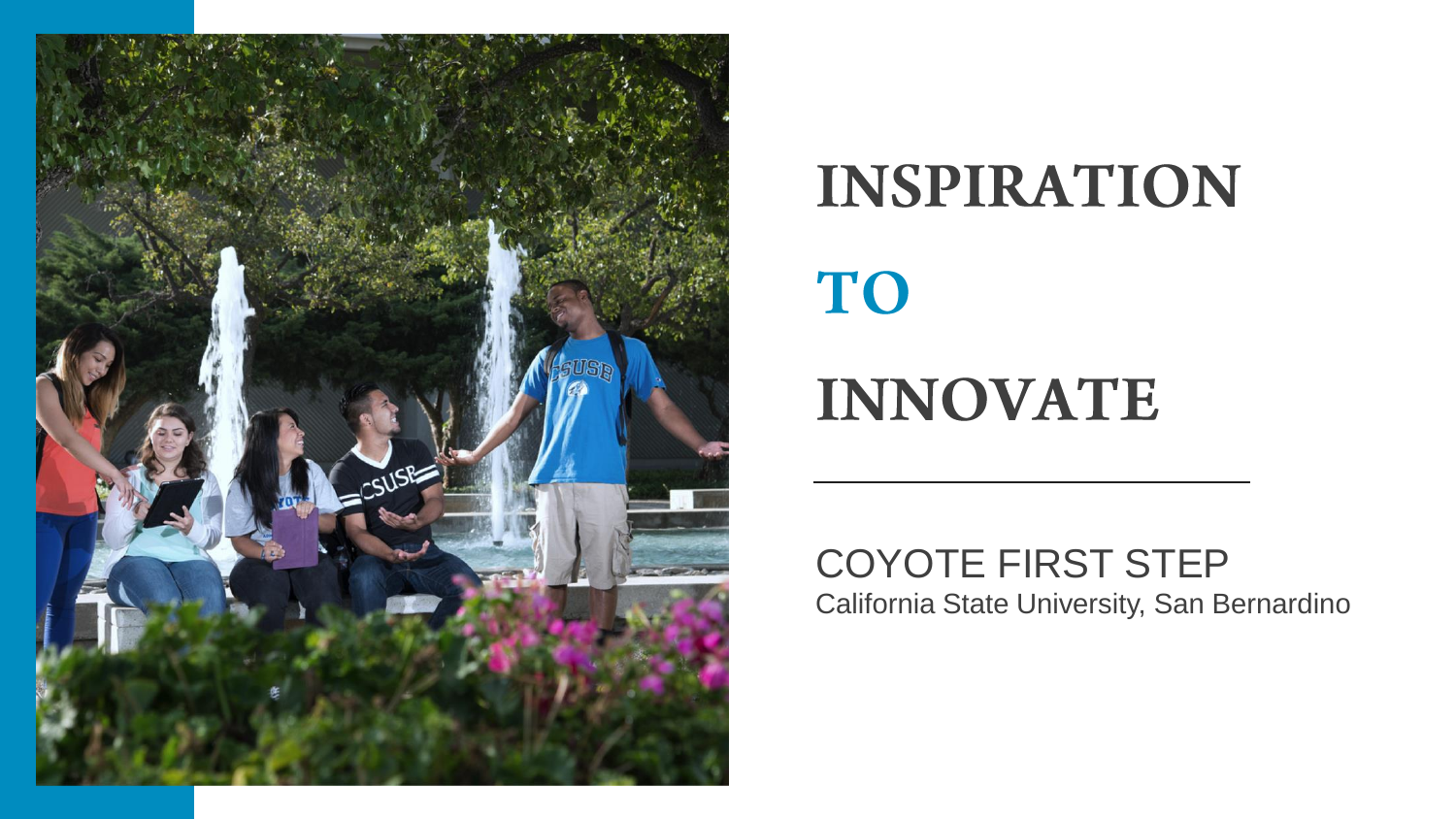

#### **WHAT'S IN THE WAY OF SUCCESS? OUR**

Barriers:

- **The deficit model**
- $\blacksquare$  Institutions behave as if they give us an opportunity and our job is to take advantage of it. If we didn't, "Oh, well."
- We were either college ready or not.
- **Colleges and universities will not (should** not) get off the hook so easily.
- No data-driven decisions being made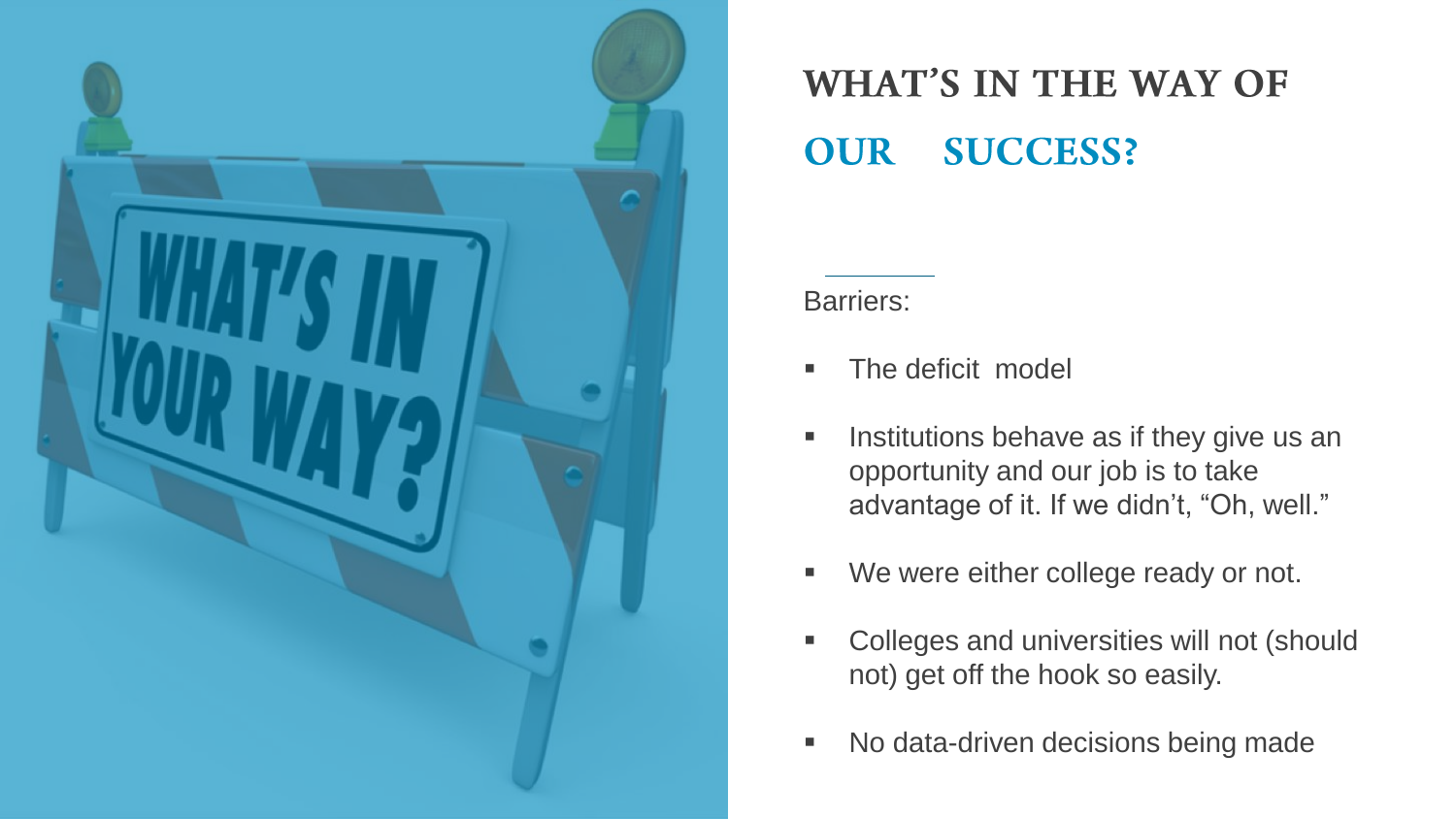# Guiding Paradigms…

Rather than studying (students') success from a "deficit model," Harper conducted his research based on an "anti-deficit achievement framework." Instead of looking at what went wrong, Harper looked at what factors and institutional practices enabled the achievers to succeed - Anti-Deficit Framework

Student interactions across difference via campus-facilitated practices can help cultivate interpersonal and academic validation, social identity awareness (salience), a host of civic outcomes, multicultural competencies, and habits of mind for lifelong learning. – Dr. Sylvia Hurtado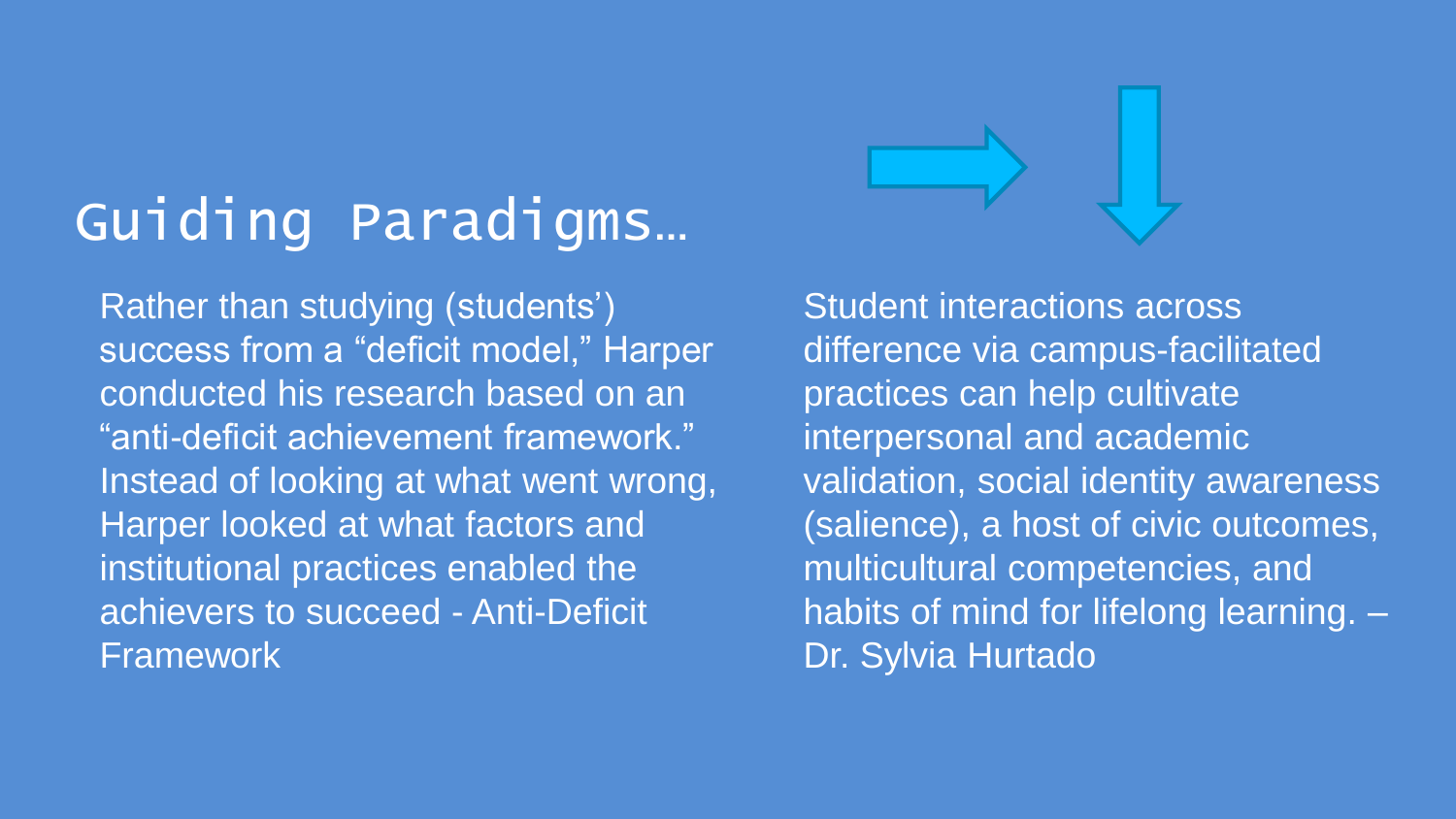





**63%** RECEIVE PELL GRANT



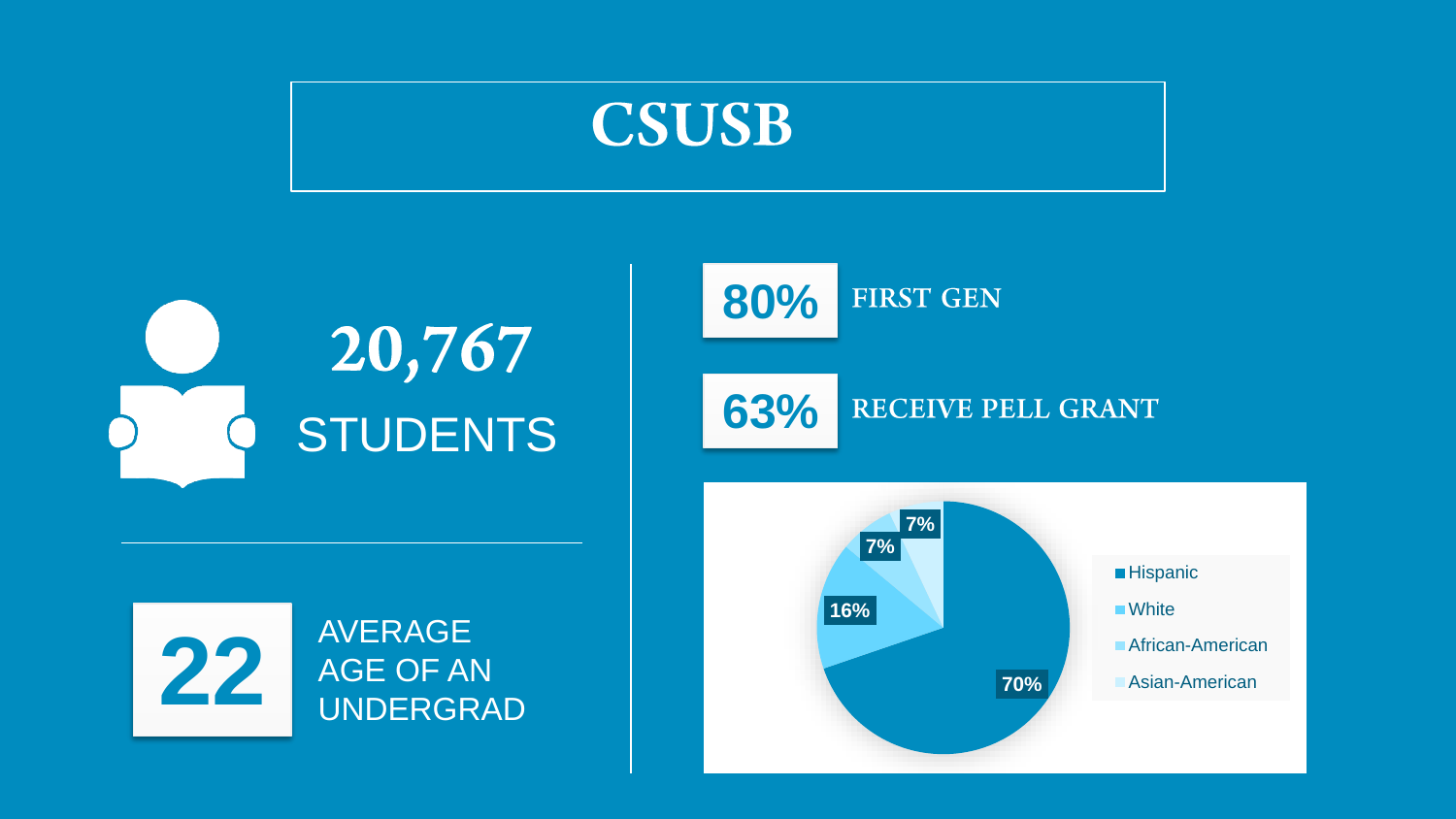# **BIG AUDACIOUS GOALS**

- **Math**
- **•** Writing
- **Engagement**
- **High Quality**
- **Broad Scope**
- No Cost
- $\blacksquare$  Inclusive
- **Effective**
- **Respect for Family**

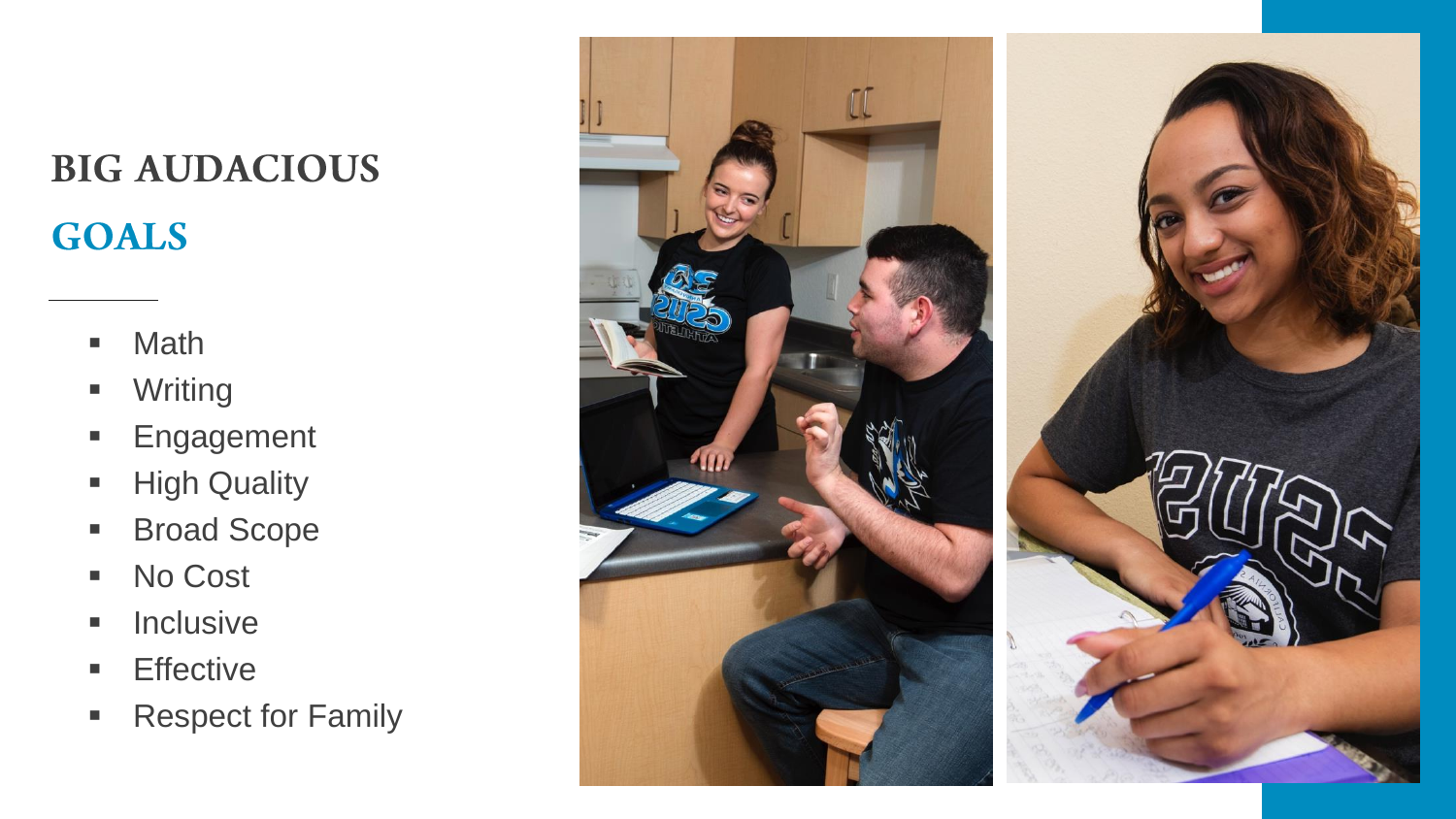## **WHAT IS CSUSB DOING TO IMPROVE STUDENT SUCCESS?**

- Our Coyote First STEP (CFS) intends to change institutional beliefs, attitudes and behaviors about blaming students for a "lack of college preparedness"
- CFS abandons the "college-ready" problem in favor of becoming a "student-ready" institution.
- Anti-deficit Model Informs CSUSB Student Success **Commitments**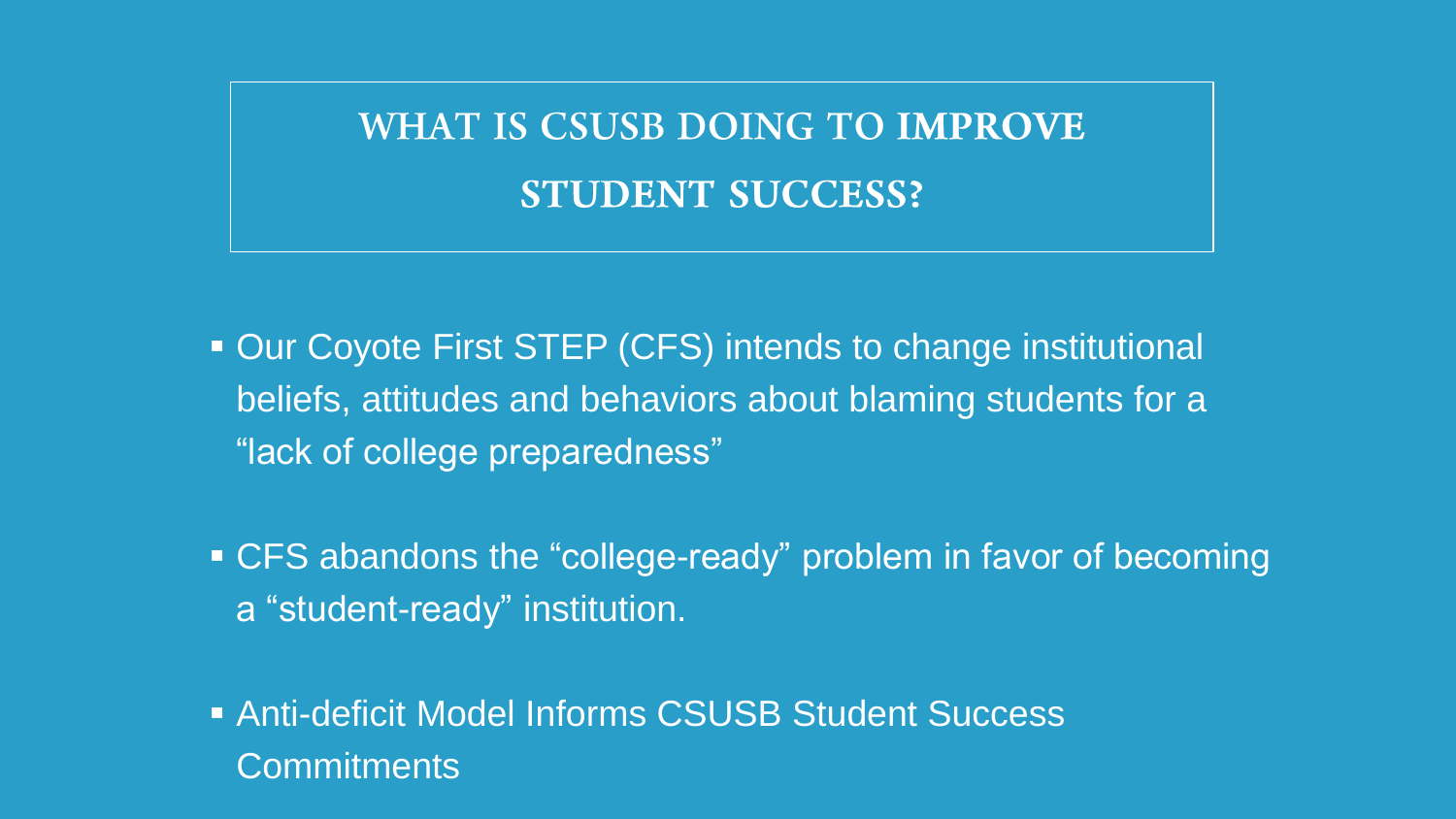## **CFS: ONE SOLUTION FOR STUDENT SUCCESS**

CFS is a campus strategy designed to do what it takes to help students succeed by allocating resources necessary for student success.

#### **FOR EXAMPLE:**

CFS students spend 3 weeks (or more) living and learning on campus (at no cost) for developmental coursework in Math and Writing with engagement across the co-curriculum.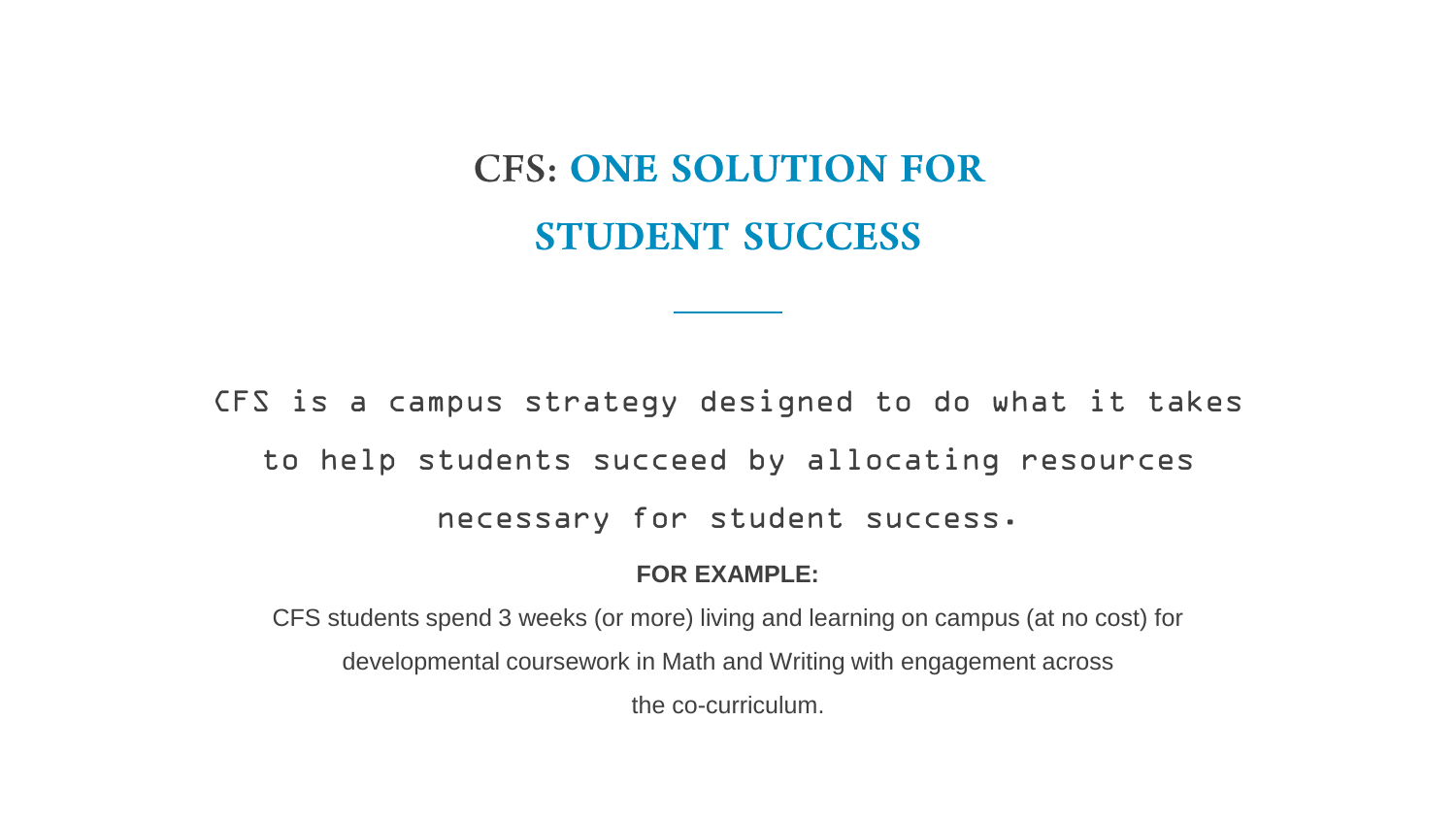

## **OUTCOMES**

CFS:

- **Students and their families learn to** navigate the university experience.
- **Includes intrusive advising on topics** such as enrollment in college-level courses and establishing structured course schedules.
- $\blacksquare$  Incentivizes students to take 15 credit hours
- Creates Social Support Networks
- Cultivates Confidence
- **Practice Success Strategies**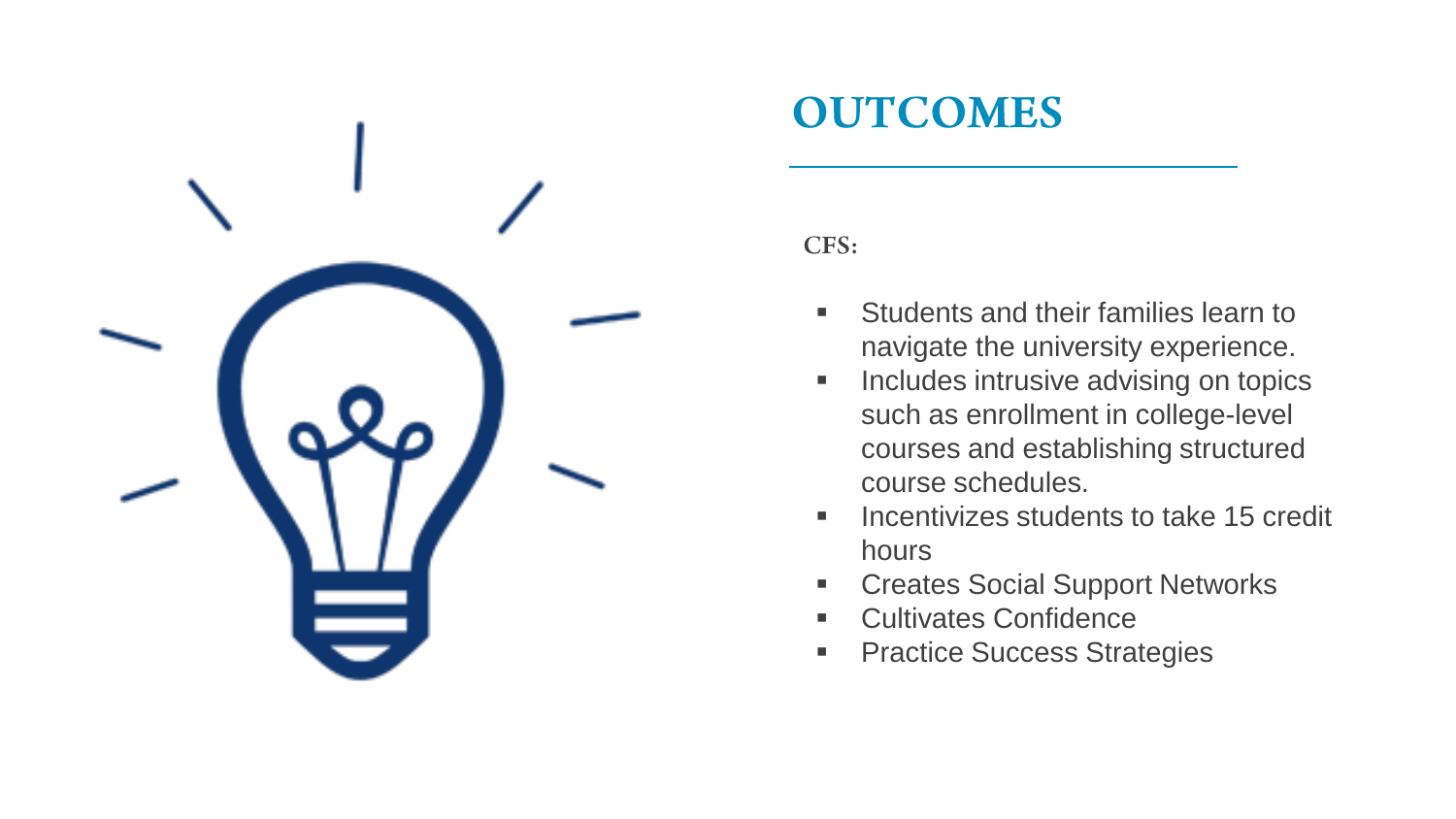#### **COYOTE FIRST STEP**

Early Start Requirement

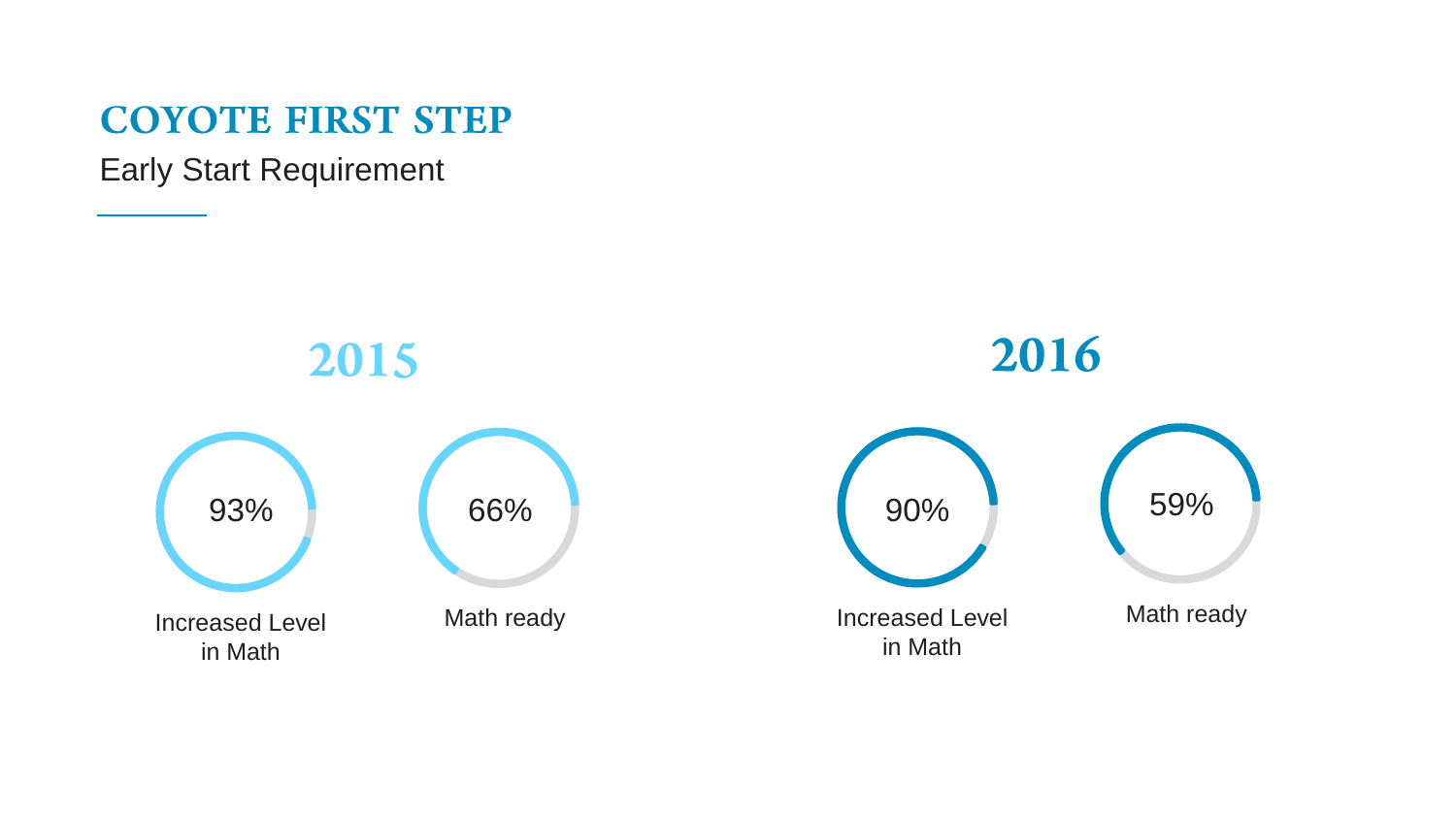#### **SOLUTIONS**

 $CFS:$ 

- Uses advising software with predictive analytics to allow us to anticipate academic challenges before they occur so that we can address issues through collaborative and collegial support
- **Teaches students about the need for advising, building** academic roadmaps and accessing support to help improve retention and ultimately graduation rates.
- **Develops Institutional Ties**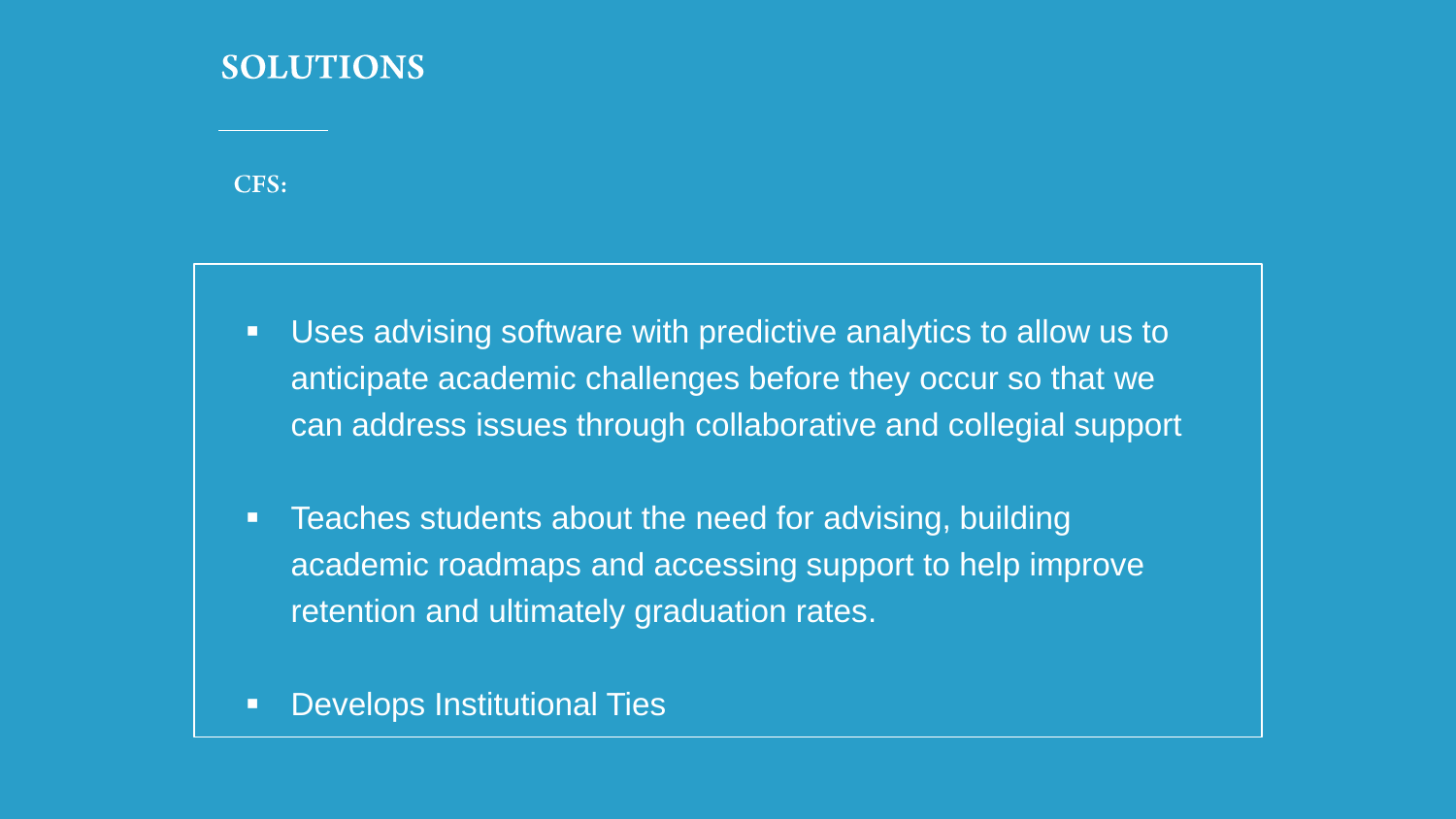### **CHALLENGES**

Barriers We Overcame:

- **EXECUTE:** Lack of adequate facilities and space.
- **Financial support to keep CFS** 'free' and maintain its sustainability.
- **EXECOLLED** Collegiality between academic relatives
- Changing institutional beliefs, attitudes and behaviors towards the meaning of student success.